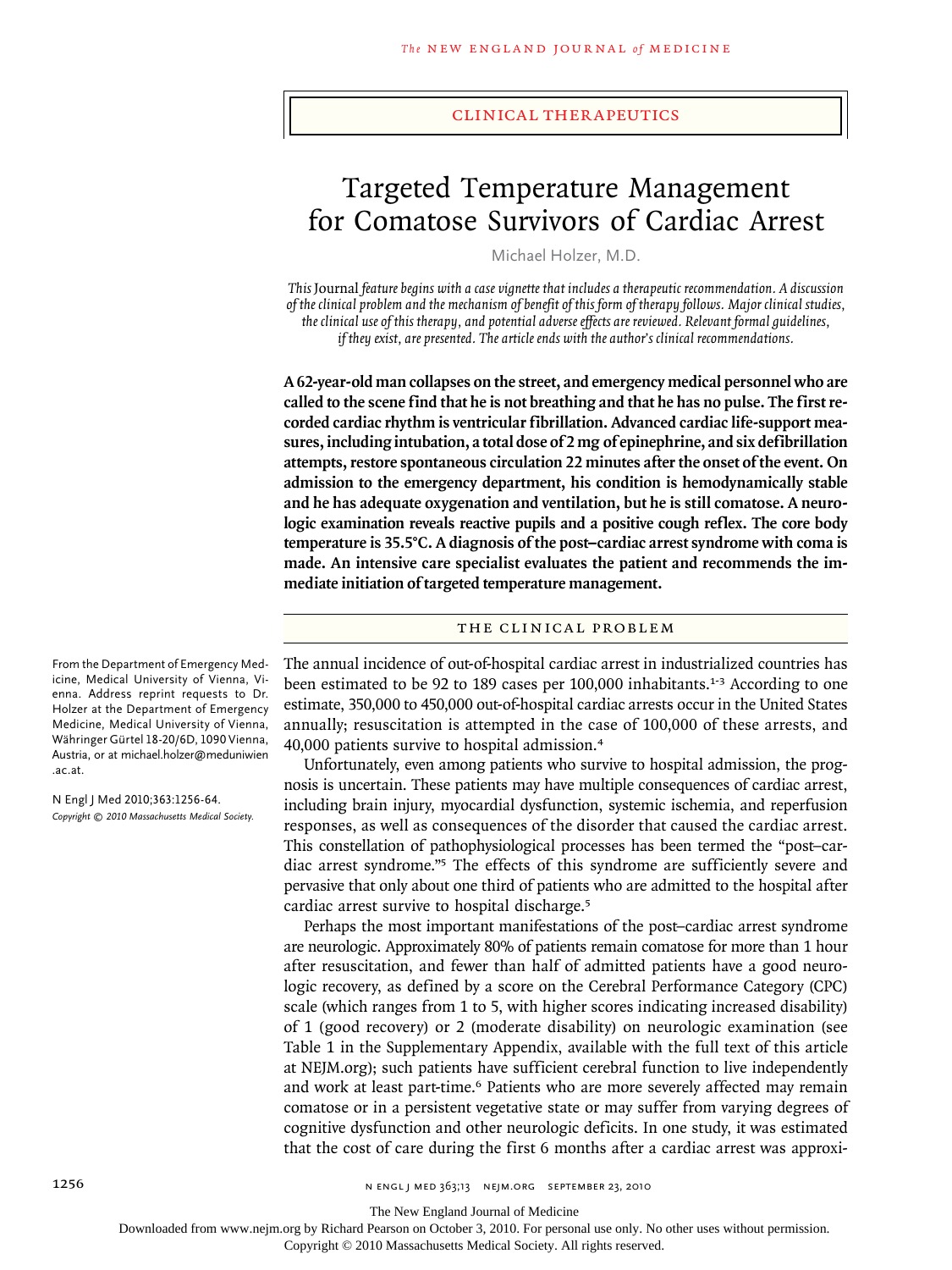mately \$200,000 for a patient with a CPC score of 1 or 2, \$300,000 for a patient with a CPC score of 3 or 4, and less than \$10,000 for a patient with a CPC score of 5 (indicating brain death).<sup>7</sup>

## PATHOPHYSIOLOGY AND EFFECT OF THER A PY

In animal models of cardiac arrest, stores of oxygen in the brain are lost in seconds, and stores of glucose and ATP are lost within 5 minutes.<sup>8</sup> Tissue hypoxia and substrate depletion quickly lead to the loss of transmembrane electrochemical gradients and sequential failure of synaptic transmission, axonal conduction, and action-potential firing.9 The neurotransmitter glutamate is released and intracellular calcium accumulates, leading to a phenomenon known as excitotoxic cell death.10,11 Some regions of the brain are especially vulnerable to global ischemia, including the hippocampus, neocortex, cerebellum, corpus striatum, and thalamus.12 Both neuronal necrosis and apoptosis have been reported after cardiac arrest, although the contribution of each mechanism of cell death to the resulting brain injury remains unclear.<sup>5</sup>

After restoration of circulation, reperfusion and reoxygenation can cause further neuronal damage over a period of hours to days, owing to the phenomenon of reperfusion injury. Cerebral microcirculation fails with an initial transient global hyperemia due to vasomotor paralysis, followed by delayed, prolonged global and multifocal hypoperfusion.13 Reoxygenation initiates chemical cascades producing reactive oxygen species that cause lipid peroxidation and other oxidative damage.14 Alterations in the inflammatory response can cause endothelial activation, leukocyte infiltration, and further tissue injury.15 Other contributing factors, including hypotension, hypoxemia, impaired cerebrovascular autoregulation, and brain edema, can further impede the delivery of oxygen to the brain.

Targeted temperature management, also known as therapeutic hypothermia, is a therapeutic intervention that is intended to limit neurologic injury after a patient's resuscitation from cardiac arrest. Hypothermia causes a reduction in brain metabolism, including a reduction in oxygen utilization and ATP consumption.16,17 However, it does not appear that these metabolic effects correlate well with the protective effects of hypothermia,<sup>18</sup> and numerous other effects of hypothermia have also been observed. Hypothermia inhibits the release of glutamate and dopamine and induces brainderived neurotrophic factor, which further reduces the release of glutamate.19,20 Oxidative stress is attenuated and lipid peroxidation is reduced.<sup>21,22</sup> Apoptosis is inhibited as a result of a reduction in calcium overload and glutamate release, as well as the induction of antiapoptotic Bcl-2 and the suppression of the proapoptotic factor BAX.<sup>23</sup> Hypothermia has also been shown to suppress the inflammation that occurs after global cerebral ischemia24 and to reduce both early hyperemia and delayed hypoperfusion.<sup>25</sup>

## CLINICAL EVIDENCE

The first major clinical trials that provided direct evidence of a benefit of targeted temperature management were published in 2002.<sup>26,27</sup> These two trials, one conducted in Australia and the other in Europe, have become the basis for clinical guidelines regarding the use of therapeutic hypothermia in patients who have had a cardiac arrest.

In the Australian trial, 77 comatose survivors of a cardiac arrest were enrolled.26 Participants were required to have had an initial rhythm of ventricular fibrillation or pulseless ventricular tachycardia, and the arrest had to be of presumed cardiac origin. Patients who were enrolled on oddnumbered days of the months were assigned to hypothermia (target temperature, 33°C; cooling duration, 12 hours; cooling performed with the use of ice packs), and patients who were enrolled on even-numbered days were assigned to standard treatment with normothermia. A total of 21 of the 43 patients (49%) who were treated with hypothermia survived and had a favorable neurologic recovery at hospital discharge, as compared with 9 of the 34 patients (26%) treated with normothermia ( $P=0.05$ ). The odds ratio for a favorable neurologic recovery with hypothermia therapy was 5.25 (95% confidence interval [CI], 1.47 to 18.76;  $P = 0.01$ ), after adjustment for age and duration of the arrest.

In the European multicenter trial, 275 comatose survivors of a cardiac arrest of cardiac cause (ventricular fibrillation or pulseless ventricular tachycardia) were enrolled.27 Patients were randomly assigned to targeted temperature management (target temperature, 32 to 34°C; cooling duration, 24 hours; cooling with the use of cold air) or to standard treatment with normothermia. A total of 75 of the 136 patients (55%) in the hypothermia group had a favorable neurologic

The New England Journal of Medicine

Downloaded from www.nejm.org by Richard Pearson on October 3, 2010. For personal use only. No other uses without permission.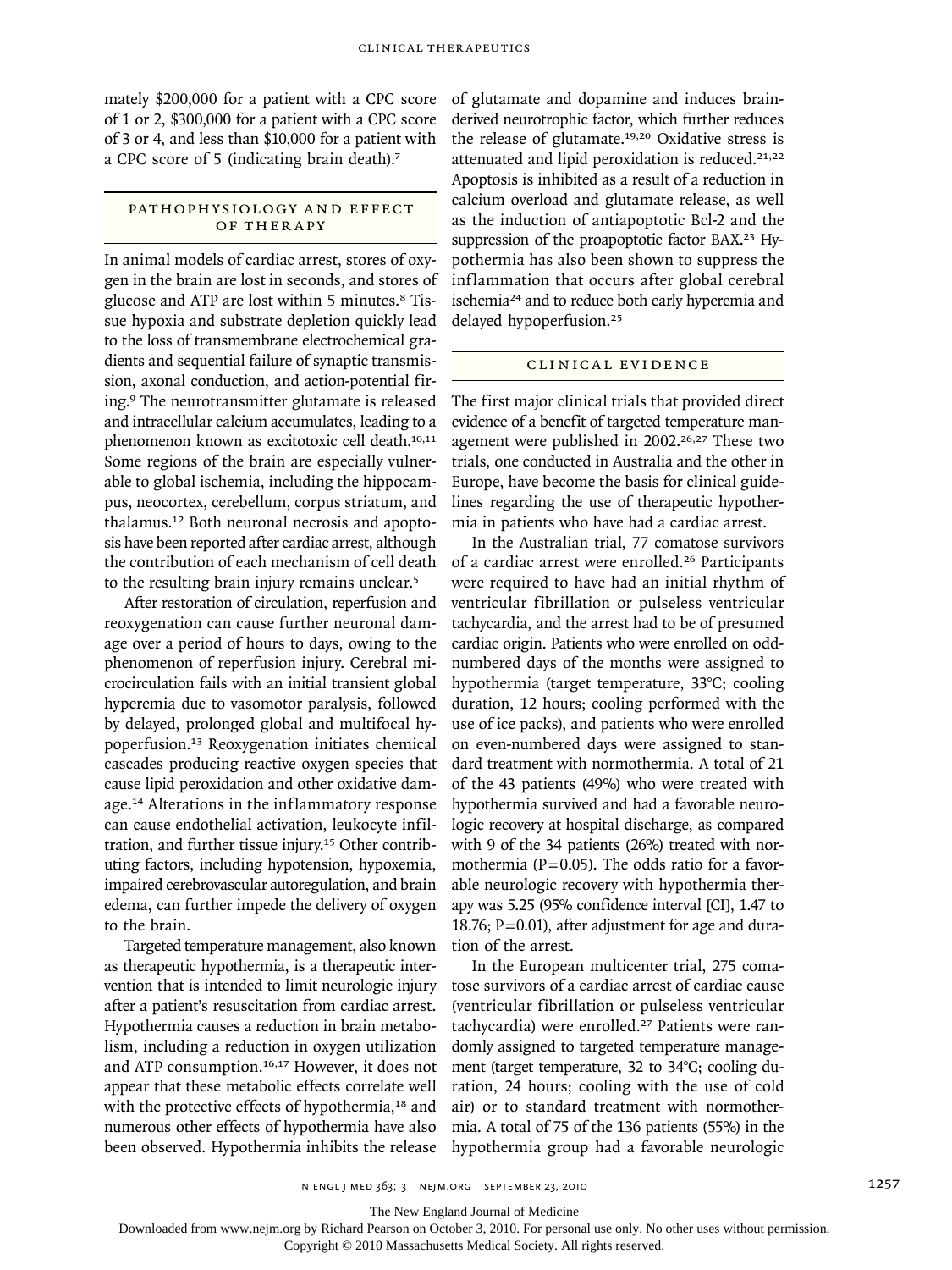recovery (CPC score of 1 or 2) after 6 months, as compared with 54 of 137 patients (39%) in the normothermia group (risk ratio for a favorable outcome with hypothermia, 1.40; 95% CI, 1.08 to 1.81). In addition, as compared with standard treatment with normothermia, there was a significant reduction with hypothermia in the rate of death at 6 months (risk ratio for death, 0.74; 95% CI, 0.58 to 0.95).

## CLINICAL USE

Targeted temperature management should be implemented in the context of a broader strategy of critical care for a comatose patient with the post– cardiac arrest syndrome.5 All patients require protection of their airway and mechanical ventilation. Hemodynamic support should be given with the use of intravenous fluids, inotropic agents or pressors, or even mechanical cardiac assistance, if necessary. If the patient had an acute myocardial infarction, prompt revascularization should be considered. Hemofiltration or hemodialysis may be necessary for patients with substantial renal injury. Monitoring and management of blood glucose levels, antibiotic therapy for infection, and other disease-specific interventions should be implemented as appropriate. Targeted temperature management is focused mainly on mitigating brain injury associated with the post–cardiac arrest syndrome but may have a beneficial effect on other elements of the syndrome as well.

A list of indications for targeted temperature management is given in Table 1. The criteria are based on the enrollment criteria of the two major trials and additional retrospective data. In general, therapeutic hypothermia should be considered in the case of patients who have had a cardiac arrest with an initial rhythm of ventricular fibrillation or pulseless ventricular tachycardia, who have been successfully resuscitated, and whose condition is hemodynamically stable, but who are comatose (as indicated by a score on the Glasgow Coma Scale of less than 8 [see Table 2 in the Supplementary Appendix] and a lack of verbal response).

Animal models suggest that any delay in the initiation of targeted temperature management may diminish or even abrogate the beneficial effects of this form of therapy.31,32 Unfortunately, no data are available from large-scale clinical trials to confirm the time dependence of treatment in humans. Nevertheless, it seems reasonable that hypothermia should be initiated as early as possible and not later than 10 hours after the cardiac arrest.

Before hypothermia is induced, sedation, analgesia, and paralysis should be initiated to prevent shivering (which can lead to increased oxygen consumption, excessively laborious breathing, an increase in the heart rate, and a general stresslike response, and can also impede the cooling process) and to minimize the patient's discomfort.<sup>33</sup> My colleagues and I use midazolam at a dose of 0.15 mg per kilogram of body weight per hour and fentanyl at a dose of 2.5  $\mu$ g per kilogram per hour initially, with adjustment of the doses to facilitate mechanical ventilation. To prevent shivering, paralysis is induced by means of the intravenous administration of rocuronium at a dose of 0.5 mg per kilogram as a bolus and a dose of 0.5 mg per kilogram per hour thereafter. Physiological monitoring during sedation and paralysis should be undertaken only by personnel who have the appropriate experience and expertise in the use of these agents.

Several different cooling methods are available for use in therapeutic hypothermia (Fig. 1).34,35 In the pivotal clinical trials, cooling was achieved by the application of numerous ice packs around the head, neck, torso, and limbs (in the Australian trial) or with the use of a cold-air mattress covering the entire body (in the European trial). Other methods of surface cooling include the use of water-circulating cooling pads and precooled (refrigerated) cooling pads. Core cooling can be achieved with the use of intravascular cooling catheters (made of metal or containing balloons filled with cold saline) or by means of intravenous infusion of cold fluids. Many of these techniques make use of commercially developed equipment that is specifically designed for the purpose of targeted temperature management.

We generally use a combination of core-cooling and surface-cooling methods. In a patient who does not have pulmonary edema, we administer 30 ml of cold (4°C) lactated Ringer's solution per kilogram (about 2 liters for a patient who weighs 70 kg), administered intravenously over the course of 30 minutes. At the same time, we apply refrigerated cooling pads to cover most of the body surface. Our objective is to reach a target temperature of 32 to 34°C and to maintain that temperature for 24 hours, if feasible.

Measurement of the core body temperature is essential in targeted temperature management.

The New England Journal of Medicine

Downloaded from www.nejm.org by Richard Pearson on October 3, 2010. For personal use only. No other uses without permission.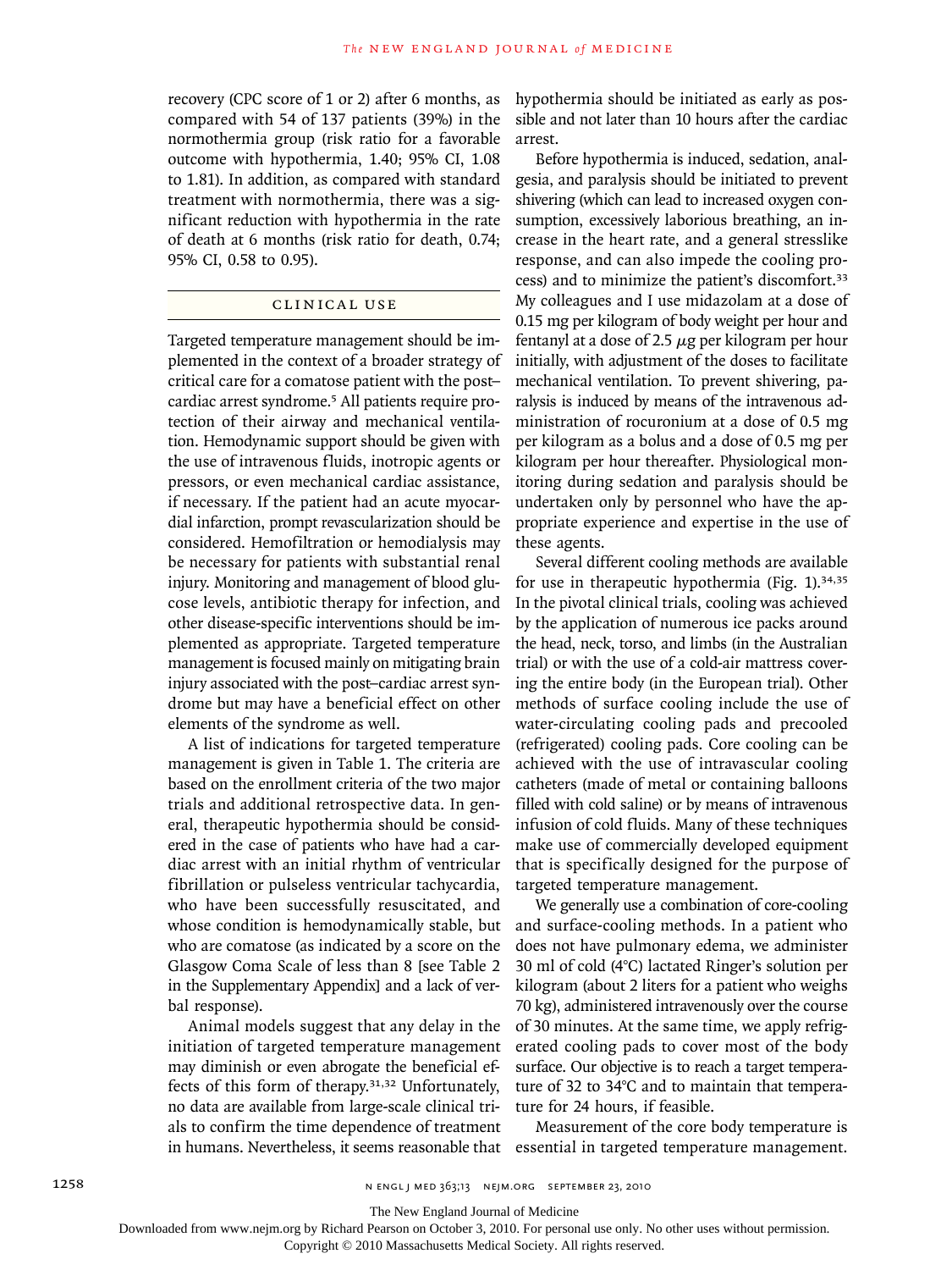For accurate assessment, core body temperature should be measured at central monitoring sites, such as the esophagus (in which temperature is monitored with the use of a multipurpose temperature probe) or the central venous system (in which temperature is monitored with the use of a Swan–Ganz catheter), since the temperature in the bladder and rectum may be slow to reflect a change in core body temperature.36 Blood gases should be measured at least every 4 hours to allow for the adjustment of respiratory therapy to meet the patient's needs (with the goal of achieving normal partial pressure of carbon dioxide [PaCO<sub>2</sub>] and sufficient oxygenation).<sup>37</sup>

Hypothermia can induce metabolic disturbances, including hypokalemia, hypomagnesemia, hypophosphatemia, and hyperglycemia.38-40 Therefore, regular measurement of electrolyte and glucose levels is necessary to guide the appropriate amount of electrolyte substitution and insulin therapy. Leukopenia and thrombocytopenia may occur but typically do not require intervention. Rarely, severe thrombocytopenia, coagulation disorders, or pancreatitis may develop. In such circumstances, it is reasonable to raise the temperature level until these side effects resolve.

Since there are reports that indicate that nonconvulsive seizures can occur during hypothermia, it is reasonable to perform continuous electroencephalographic monitoring to detect these seizures and to treat them if they occur, but whether this approach improves the long-term outcome has not yet been established.<sup>41</sup> Standard intensive care measures should be applied to monitor and manage the patient's condition: invasive blood-pressure measurement, continuous monitoring of electrocardiographic findings and oxygen saturation levels, establishment of central venous line access, and assessment and replacement of fluid balance. If the patient's condition becomes hemodynamically unstable during hypothermia, rewarming may not be helpful, since vasodilatation can occur during rewarming.<sup>27</sup> Fluid replacement and inotropic and pressor therapy should instead be used to support blood pressure.

After maintenance of hypothermia for 24 hours, the patient should be rewarmed slowly (0.3 to 0.5°C per hour) to normal core body temperature (36.5 to 37.5°C). The rewarming can be performed with the use of the same device that was used for cooling, by blowing warm air over the patient, or by covering the patient with blankets. Abovenormal body temperatures should be avoided, and **Table 1. Indications and Contraindications for Targeted Temperature Management in Comatose Patients after Cardiac Arrest.**

#### **Patients for whom therapeutic hypothermia should be considered**

- Adult patients successfully resuscitated from a witnessed out-of-hospital cardiac arrest of presumed cardiac cause (patients after in-hospital cardiac arrest may also benefit)<sup>28</sup>
- Patients who are comatose (i.e., patients with a score on the Glasgow Coma Scale of less than 8 or patients who do not obey any verbal command at any time after restoration of spontaneous circulation and before initiation of cooling)
- Patients with an initial rhythm of ventricular fibrillation or nonperfusing ventricular tachycardia (patients presenting with other initial rhythms such as asystole or pulseless electrical activity may also benefit)<sup>28</sup>
- Patients whose condition is hemodynamically stable (retrospective data suggest that patients in cardiogenic shock may also safely undergo hypothermia treatment)<sup>29,30</sup>

#### **Patients for whom therapeutic hypothermia should not be considered**

Patients with tympanic-membrane temperature below 30°C on admission

Patients who were comatose before the cardiac arrest

Pregnant patients

Patients who are terminally ill or for whom intensive care does not seem to be appropriate

Patients with inherited blood coagulation disorders

the patient's temperature should be kept within the normal range for up to 48 hours, since hyperthermia could worsen the outcome.<sup>42</sup> After rewarming, sedatives, analgesics, and paralytic agents are discontinued and standard intensive care should be provided, including extubation when feasible.

Some patients may remain comatose for an extended period after resuscitation from cardiac arrest and yet have substantial neurologic recovery. The American Academy of Neurology has developed a prognostic algorithm to assist in predicting a poor outcome in this setting.<sup>43</sup> However, the use of therapeutic hypothermia may complicate this assessment, and the optimal approach to the prognostic evaluation of a patient treated with targeted temperature management has not been fully resolved (see Areas of Uncertainty). This is an issue of central importance, since it is ethically justifiable to limit care or withdraw support only when a poor prognosis is reasonably certain.<sup>44</sup>

The cost of treating a comatose patient with the post–cardiac arrest syndrome is dependent on the final clinical outcome, because most of the costs derive from the duration of the hospital stay and subsequent rehabilitation. In an analysis of cost-effectiveness, the incremental cost for an average patient treated with targeted temperature

The New England Journal of Medicine

Downloaded from www.nejm.org by Richard Pearson on October 3, 2010. For personal use only. No other uses without permission.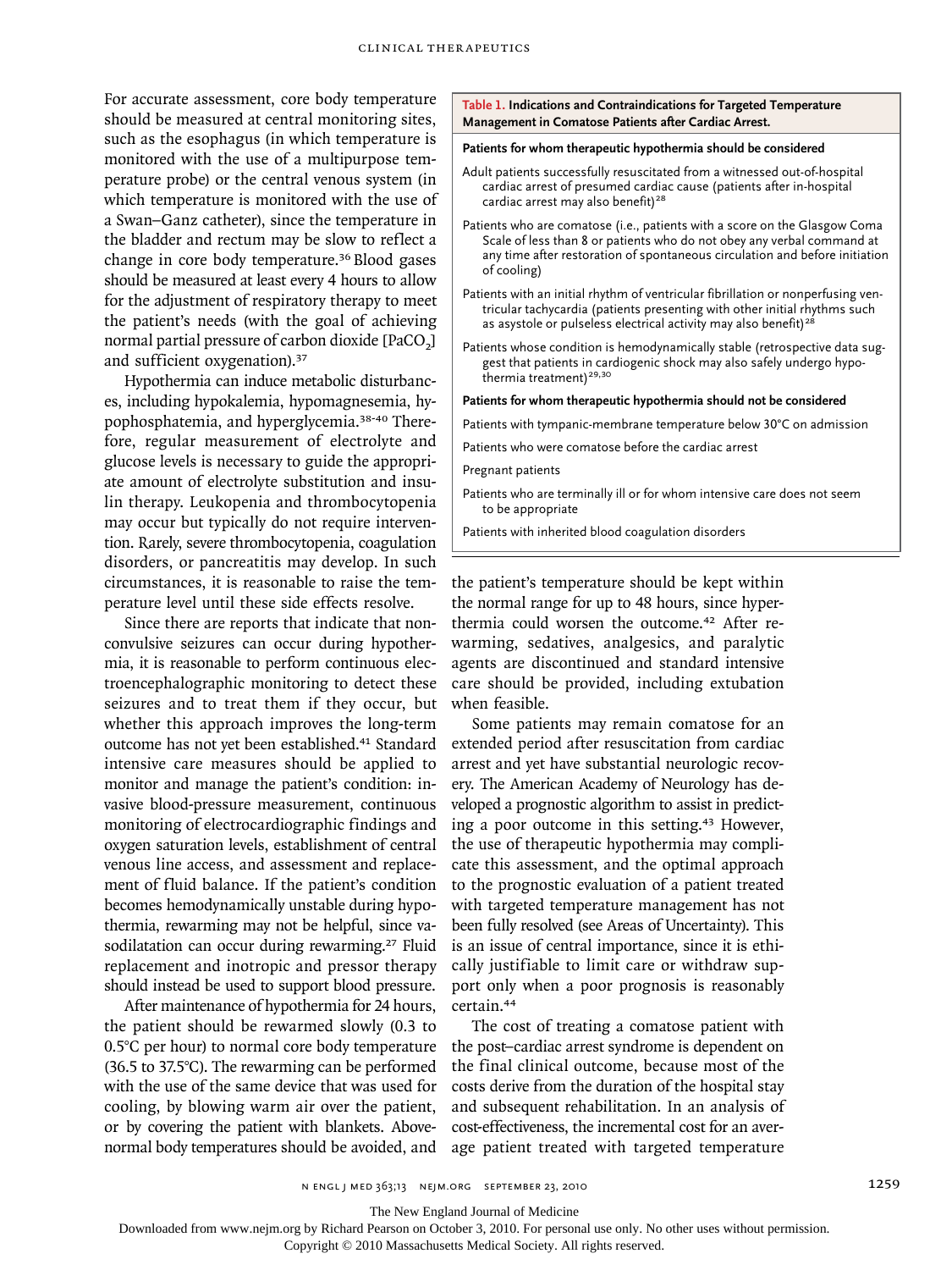

management was estimated to be approximately \$30,000 over the average cost for conventional care, which is estimated to be approximately \$100,000.<sup>7</sup>

### ADVERSE EFFECTS

Adverse effects of targeted temperature management are either directly related to the cooling device or due to hypothermia itself. In 41 clinical trials of targeted temperature management that were conducted between 1997 and 2010, the overall rate of adverse events related to a cooling device was 1% (29 events in 3133 patients). These included 3 cases of bleeding, 8 cases of infection, and 10

cases of deep-vein thrombosis in patients who were cooled with the use of a catheter-based cooling device, as well as 8 cases of pulmonary edema in patients who were cooled with the use of cold intravenous fluid.

Adverse effects of targeted temperature management that were not related to a cooling device, as reported in the major comparative clinical trials,26,27,45-47 occurred in 74% of the patients who were treated with hypothermia (223 events in 300 patients) and in 71% of the patients who were given standard treatment (201 events in 285 patients,  $P = 0.31$ ) (Table 2). There were no reports in the randomized trials of thrombocytopenia, acute respiratory distress syndrome, cerebrovascular in-

The New England Journal of Medicine

Downloaded from www.nejm.org by Richard Pearson on October 3, 2010. For personal use only. No other uses without permission.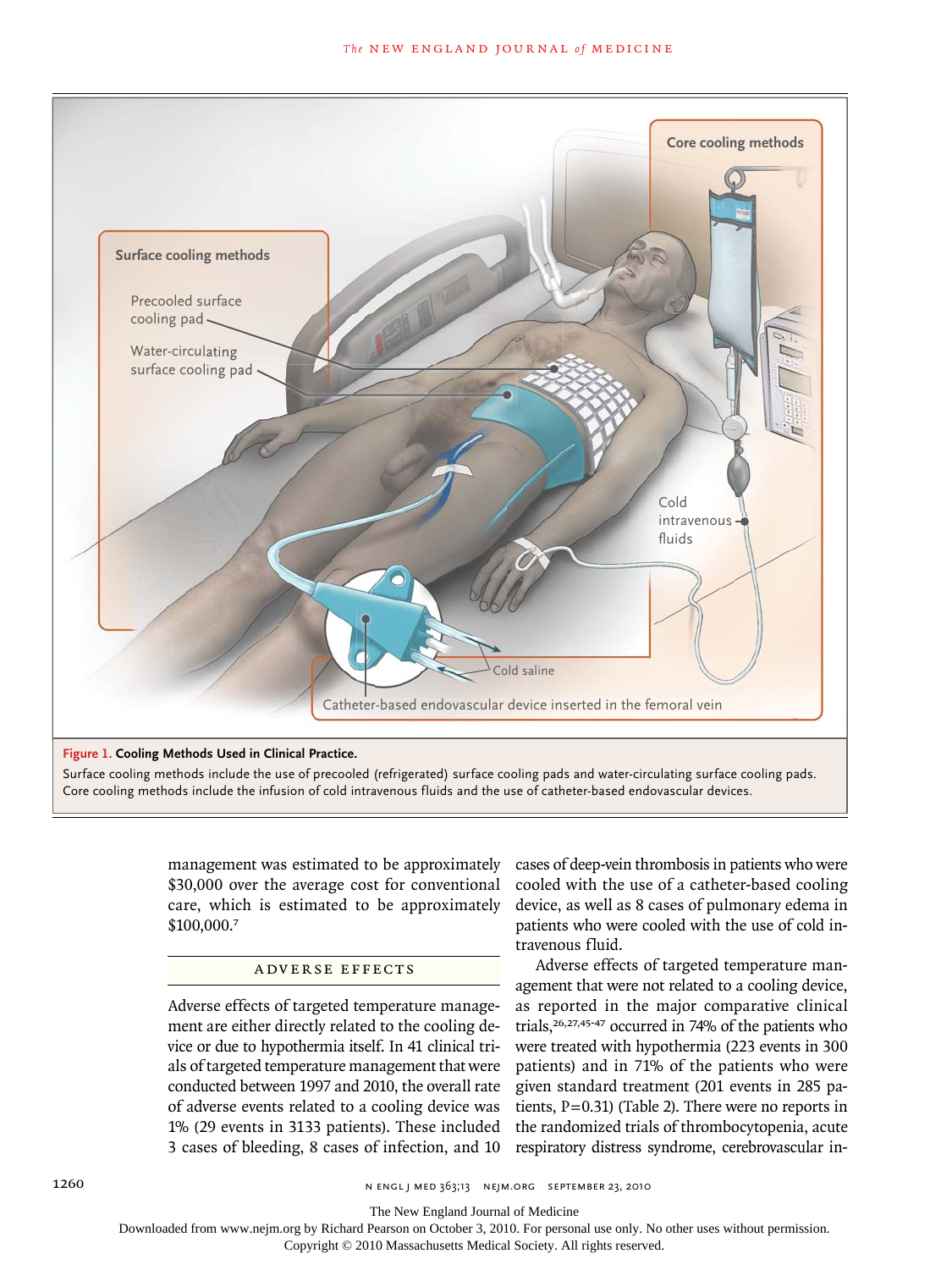sult, or bradycardia. In a recent observational study involving 986 patients, the most commonly observed adverse events were pneumonia (41%), hyperglycemia (37%), cardiac arrhythmias (33%), seizures (24%), and electrolyte disturbances (hypophosphatemia, 19%; hypomagnesemia, 18%; and hypokalemia, 18%).<sup>48</sup>

## AREAS OF UNCERTAINTY

In the Australian<sup>26</sup> and European<sup>27</sup> trials discussed above, targeted temperature management was used almost exclusively in patients who had an out-ofhospital cardiac arrest due to ventricular fibrillation or pulseless ventricular tachycardia. There are no data from studies of sufficient quality to recommend the use of this therapy in an adult who has had a cardiac arrest that is not due to ventricular fibrillation. However, since the pathophysiology of brain damage (global ischemia and reperfusion) is not different between patients with out-of-hospital arrests and those with in-hospital cardiac arrests or between cardiac arrests that are due to ventricular fibrillation and those that are not due to ventricular fibrillation, targeted temperature management may be a useful option for a broader population of patients than the populations in these two major trials.

The optimal regimen of sedation, analgesia, and relaxation is still a matter of debate, and many different protocols are used in clinical practice.<sup>33</sup> In the randomized trials, midazolam, fentanyl, pancuronium, or vecuronium was used to facilitate cooling and prevent shivering. A possible drawback of midazolam is that levels of the drug accumulate during hypothermia,<sup>49</sup> and the increased levels of the drug could result in a prolonged need for ventilation and intensive care. The use of paralytic agents has been questioned, since these agents are thought to increase the risk of myopathy associated with critical illness, although there has been no prospective trial so far that has shown such an association.<sup>50</sup> In any case, shivering should be avoided, since it increases the adrenergic response to induced hypothermia and systemic metabolic demands — a response that could lead to increased cardiac complications.<sup>51</sup>

The optimal time to initiate hypothermia, the optimal length of time that should be taken to reach the target temperature, the optimal level and duration of hypothermia, and the effect of the rewarming rate on the neurologic outcome after cardiac arrest are still unknown. Further study of **Table 2. Adverse Events, Not Related to the Cooling Device, in Patients Who Received Targeted Temperature Management, as Compared with Adverse Events in Patients Who Received Standard Treatment.\***

| <b>Adverse Event</b>    | <b>Targeted Temperature</b><br>Management<br>$(N = 300)$ | <b>Standard Treatment</b><br>$(N = 285)$ |
|-------------------------|----------------------------------------------------------|------------------------------------------|
|                         | no. (%)                                                  |                                          |
| Arrhythmia              | 55(18)                                                   | 47(16)                                   |
| Hemodynamic instability | 14(5)                                                    | 15(5)                                    |
| Bleeding                | 26(9)                                                    | 19(7)                                    |
| Pneumonia               | 37 (12)                                                  | 29 (10)                                  |
| Sepsis                  | 13(4)                                                    | 7(2)                                     |
| Electrolyte disorder    | 17(6)                                                    | $\Omega$                                 |
| Renal failure           | 17(6)                                                    | 19(7)                                    |
| Seizures                | 10(3)                                                    | 11(4)                                    |
| Pancreatitis            | $1(-1)$                                                  | 2(1)                                     |
| Pulmonary edema         | 33 (11)                                                  | 52 (18)                                  |

\* Data are from major clinical trials comparing targeted temperature manage-ment with standard therapy after cardiac arrest.26,27,45-47

these components of targeted temperature management may provide information that would allow the tailoring of treatment to the individual patient, depending on the severity of the insult. Longer exposure to hypothermia might be required in the setting of more severe injury, as indicated in studies in rodents.52 In addition, milder levels of hypothermia (e.g., 35°C) might have protective effects similar to those of the target temperatures used in current protocols (33°C).<sup>53</sup>

Determination of the prognosis after cardiac arrest may be difficult in patients undergoing therapeutic hypothermia.43,54 The effect of hypothermia on the predictive value of various assessments, including somatosensory evoked potentials (SSEPs), magnetic resonance imaging, and serum markers of neuronal damage (e.g., neuron-specific enolase and S-100), remains uncertain.55-58 Limited data suggest that hypothermia reduces the predictive value of motor responses and of the lack of N20 responses (the primary cortical component after median-nerve stimulation in SSEP readings) during SSEP testing early after cardiac arrest.44,57

## GUIDELINES

After an advisory statement of the International Liaison Committee on Resuscitation (ILCOR) en-

n engl j med 363;13 nejm.org september 23, 2010 1261

The New England Journal of Medicine

Downloaded from www.nejm.org by Richard Pearson on October 3, 2010. For personal use only. No other uses without permission.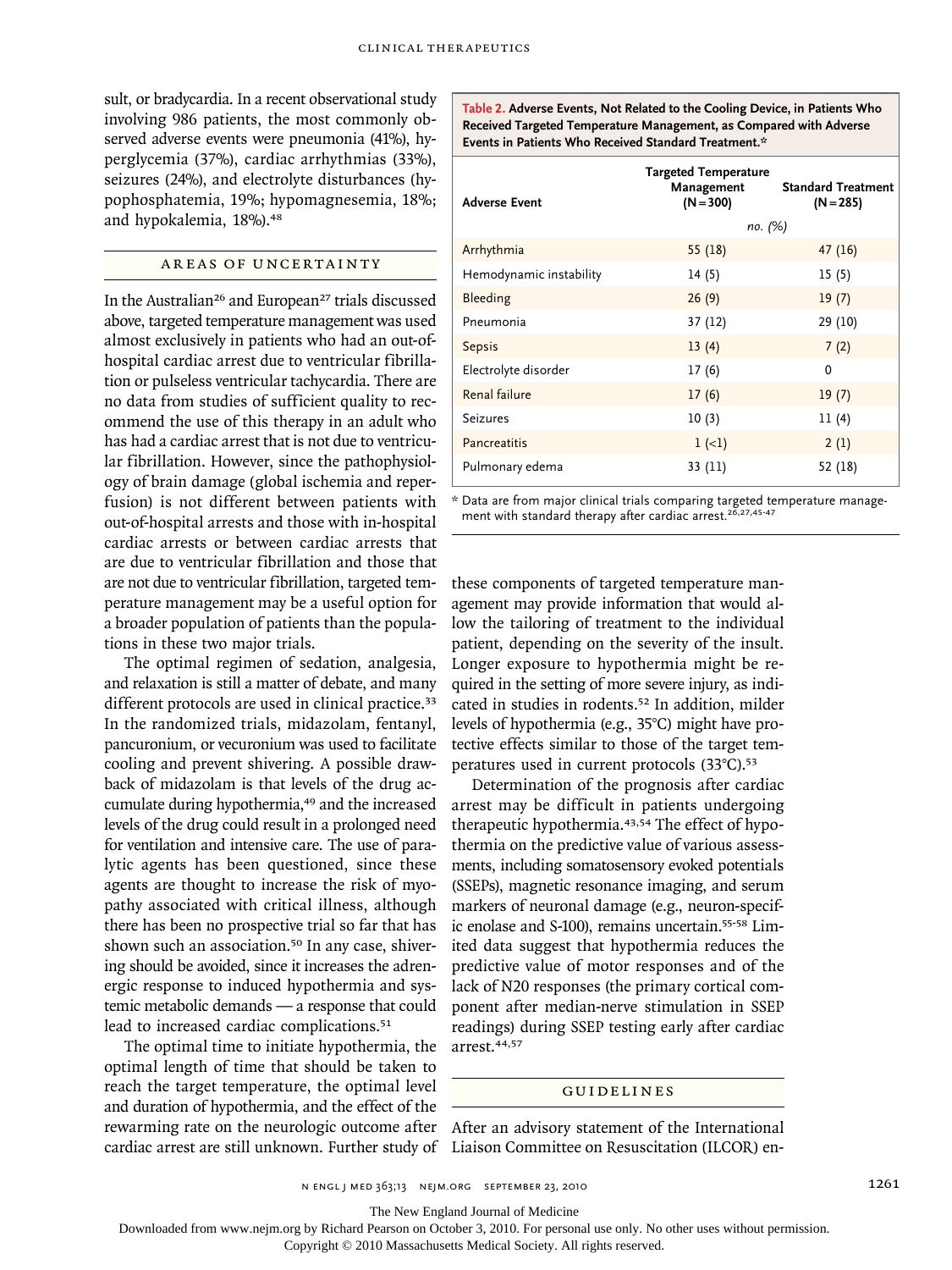dorsed the use of therapeutic hypothermia in I would insert an additional temperature probe 2003,59 targeted temperature management was included in the 2005 guidelines for resuscitation and emergency cardiac care of the European Resuscitation Council<sup>60</sup> and the American Heart Association.<sup>61</sup> These guidelines recommend that the core body temperature of unconscious adult patients with spontaneous circulation after an outof-hospital ventricular fibrillation cardiac arrest should be lowered to 32 to 34°C. Cooling should be started as soon as possible after the arrest and should be continued for at least 12 to 24 hours. The guidelines note that patients who have had a cardiac arrest due to nonshockable rhythms and patients who have had a cardiac arrest in the hospital may also benefit from induced hypothermia. In 2008, another statement from ILCOR incorporated targeted temperature management into the more comprehensive treatment bundle of therapy for the post–cardiac arrest syndrome.<sup>5</sup>

## R ECOMMENDATIONS

The patient described in the vignette is an appropriate candidate for targeted temperature management, given the diagnosis of the post–cardiac arrest syndrome with coma after successful resuscitation from an out-of hospital cardiac arrest with a primary rhythm of ventricular fibrillation. in the esophagus and initiate rapid cooling by the infusion of 2000 ml of cold lactated Ringer's solution with the use of a pressure bag through a largebore cannula over the course of 30 minutes, combined with the application of refrigerated cooling pads (or the use of a catheter-based endovascular cooling device) to maintain a core temperature of 33°C for 24 hours. I would monitor the patient's hemodynamic status, oxygenation, electrolyte levels, and blood counts carefully during the period of hypothermia. After considering treatment options with respect to the cause of the cardiac arrest (e.g., cardiac catheterization in the case of acute myocardial infarction), I would rewarm the patient slowly, at a rate of 0.4°C per hour, until normothermia (36.5 to 37.5°C) was restored. I would then discontinue the sedatives, the analgesics, and the paralytic agent as tolerated and plan to initiate weaning from ventilatory support as soon as possible thereafter.

Dr. Holzer reports receiving fees for board membership from KCI Medical, consulting fees from EMCOOLS, and lecture fees from KCI Medical and Medivance. The Department of Emergency Medicine at the Medical University of Vienna received research grants from KCI Medical, Life Recovery Systems, and Velomedix on behalf of Dr. Holzer. No other potential conflict of interest relevant to this article was reported.

Disclosure forms provided by the author are available with the full text of this article at NEJM.org.

#### **References**

**1.** Straus SM, Bleumink GS, Dieleman JP, van der Lei J, Stricker BH, Sturkenboom MC. The incidence of sudden cardiac death in the general population. J Clin Epidemiol 2004;57:98-102.

**2.** Rea TD, Pearce RM, Raghunathan TE, et al. Incidence of out-of-hospital cardiac arrest. Am J Cardiol 2004;93:1455-60.

**3.** Nichol G, Thomas E, Callaway CW, et al. Regional variation in out-of-hospital cardiac arrest incidence and outcome. JAMA 2008;300:1423-31. [Erratum, JAMA 2008;300:1763.]

**4.** Schulman SP, Hartmann TK, Geocadin RG. Intensive care after resuscitation from cardiac arrest: a focus on heart and brain injury. Neurol Clin 2006;24:41-59.

**5.** Nolan JP, Neumar RW, Adrie C, et al. Post-cardiac arrest syndrome: epidemiology, pathophysiology, treatment, and prognostication: a Scientific Statement from the International Liaison Committee on Resuscitation; the American Heart Association Emergency Cardiovascular Care Committee; the Council on Cardiovascular Surgery and Anesthesia; the Council on **11.** Szydlowska K, Tymianski M. Calcium,

Cardiopulmonary, Perioperative, and Critical Care; the Council on Clinical Cardiology; the Council on Stroke. Resuscitation 2008;79:350-79.

**6.** Jennett B, Bond M. Assessment of outcome after severe brain damage. Lancet 1975;1:480-4.

**7.** Merchant RM, Becker LB, Abella BS, Asch DA, Groeneveld PW. Cost-effectiveness of therapeutic hypothermia after cardiac arrest. Circ Cardiovasc Qual Outcomes 2009;2:421-8.

**8.** Greer DM. Mechanisms of injury in hypoxic-ischemic encephalopathy: implications to therapy. Semin Neurol 2006;26: 373-9.

**9.** Hoesch RE, Koenig MA, Geocadin RG. Coma after global ischemic brain injury: pathophysiology and emerging therapies. Crit Care Clin 2008;24:25-44.

**10.** Redmond JM, Gillinov AM, Zehr KJ, et al. Glutamate excitotoxicity: a mechanism of neurologic injury associated with hypothermic circulatory arrest. J Thorac Cardiovasc Surg 1994;107:776-86.

ischemia and excitotoxicity. Cell Calcium 2010;47:122-9.

**12.** Bokesch PM, Marchand J, Seirafi PA, et al. Immediate-early gene expression in ovine brain after cardiopulmonary bypass and hypothermic circulatory arrest. Anesthesiology 1996;85:1439-46.

**13.** Sterz F, Leonov Y, Safar P, et al. Multifocal cerebral blood flow by Xe-CT and global cerebral metabolism after prolonged cardiac arrest in dogs: reperfusion with open-chest CPR or cardiopulmonary bypass. Resuscitation 1992;24:27-47.

**14.** Ernster L. Biochemistry of reoxygenation injury. Crit Care Med 1988;16:947-53.

**15.** Wong CHY, Crack PJ. Modulation of neuro-inflammation and vascular response by oxidative stress following cerebral ischemia-reperfusion injury. Curr Med Chem 2008;15:1-14.

**16.** McCullough JN, Zhang N, Reich DL, et al. Cerebral metabolic suppression during hypothermic circulatory arrest in humans. Ann Thorac Surg 1999;67:1895-9.

**17.** Laptook AR, Corbett RJ, Sterett R, Garcia D, Tollefsbol G. Quantitative relation-

The New England Journal of Medicine

Downloaded from www.nejm.org by Richard Pearson on October 3, 2010. For personal use only. No other uses without permission.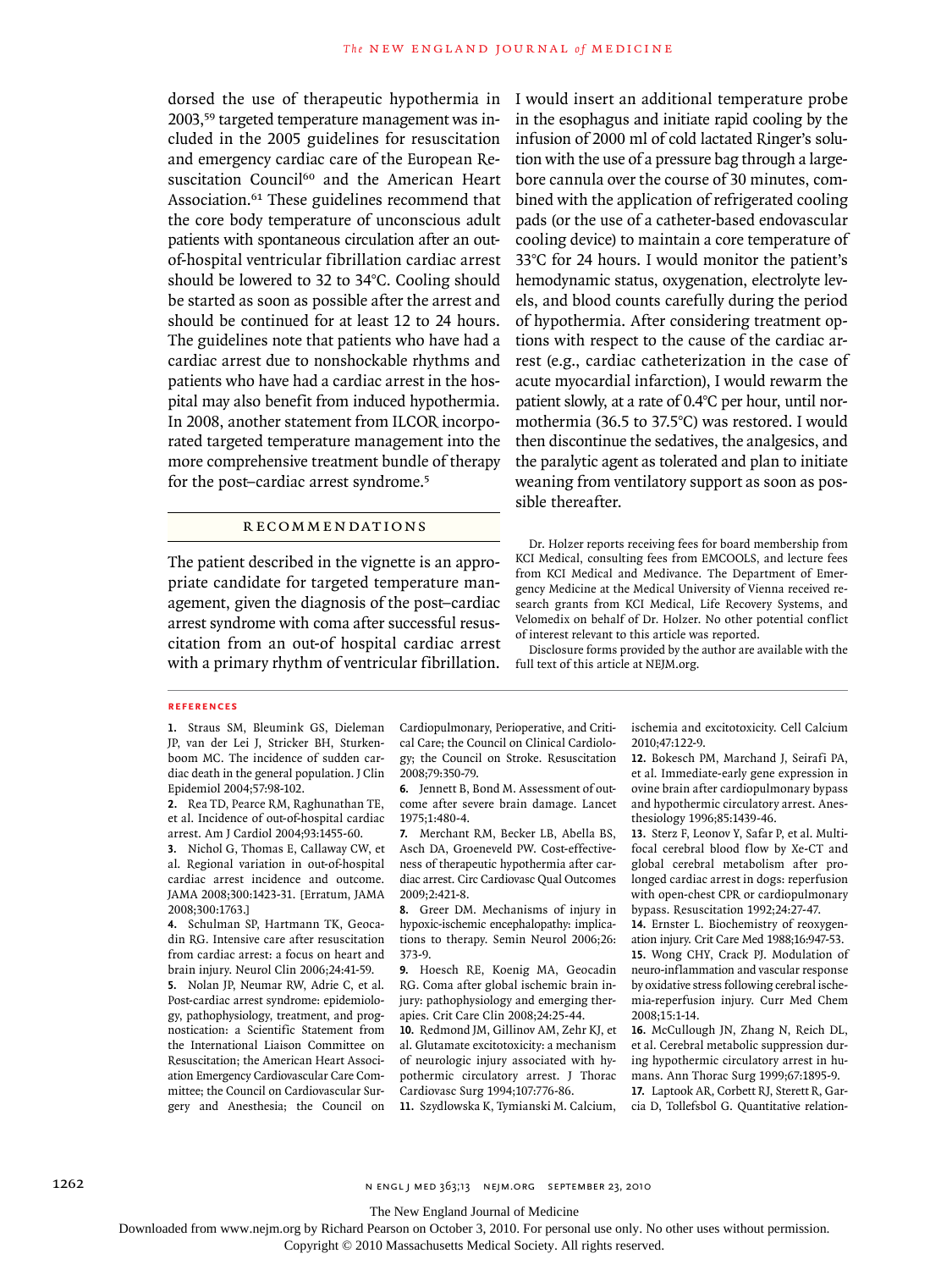ship between brain temperature and energy utilization rate measured in vivo using 31P and 1H magnetic resonance spectroscopy. Pediatr Res 1995;38:919-25.

**18.** Lanier WL. Cerebral metabolic rate and hypothermia: their relationship with ischemic neurologic injury. J Neurosurg Anesthesiol 1995;7:216-21.

**19.** Hachimi-Idrissi S, Van Hemelrijck A, Michotte A, et al. Postischemic mild hypothermia reduces neurotransmitter release and astroglial cell proliferation during reperfusion after asphyxial cardiac arrest in rats. Brain Res 2004;1019:217-25. **20.** D'Cruz BJ, Fertig KC, Filiano AJ, Hicks SD, DeFranco DB, Callaway CW. Hypothermic reperfusion after cardiac arrest augments brain-derived neurotrophic factor activation. J Cereb Blood Flow Metab 2002;22:843-51.

**21.** Maier CM, Sun GH, Cheng D, Yenari MA, Chan PH, Steinberg GK. Effects of mild hypothermia on superoxide anion production, superoxide dismutase expression, and activity following transient focal cerebral ischemia. Neurobiol Dis 2002; 11:28-42.

**22.** Lei B, Tan X, Cai H, Xu Q, Guo Q. Effect of moderate hypothermia on lipid peroxidation in canine brain tissue after cardiac arrest and resuscitation. Stroke 1994;25:147-52.

**23.** Eberspächer E, Werner C, Engelhard K, et al. Long-term effects of hypothermia on neuronal cell death and the concentration of apoptotic proteins after incomplete cerebral ischemia and reperfusion in rats. Acta Anaesthesiol Scand 2005;49:477-87.

**24.** Webster CM, Kelly S, Koike MA, et al. Inflammation and NFkappaB activation is decreased by hypothermia following global cerebral ischemia. Neurobiol Dis 2009;33:301-12.

**25.** Karibe H, Zarow GJ, Graham SH, Weinstein PR. Mild intra-ischemic hypothermia reduces postischemic hyperperfusion, delayed postischemic hypoperfusion, blood-brain barrier disruption, brain edema, and neuronal damage volume after temporary focal cerebral ischemia in rats. J Cereb Blood Flow Metab 1994;14:620-7.

**26.** Bernard SA, Gray TW, Buist MD, et al. Treatment of comatose survivors of outof-hospital cardiac arrest with induced hypothermia. N Engl J Med 2002;346:557-63. **27.** The Hypothermia after Cardiac Arrest Study Group. Mild therapeutic hypothermia to improve the neurologic outcome after cardiac arrest. N Engl J Med 2002;346: 549-56. [Erratum, N Engl J Med 2002;346: 1756.]

**28.** Arrich J. Clinical application of mild therapeutic hypothermia after cardiac arrest. Crit Care Med 2007;35:1041-7.

**29.** Oddo M, Schaller MD, Feihl F, Ribordy V, Liaudet L. From evidence to clinical practice: effective implementation of therapeutic hypothermia to improve patient outcome after cardiac arrest. Crit Care Med 2006;34:1865-73.

**30.** Skulec R, Kovarnik T, Dostalova G, Kolar J, Linhart A. Induction of mild hypothermia in cardiac arrest survivors presenting with cardiogenic shock syndrome. Acta Anaesthesiol Scand 2008;52:188-94. **31.** Kuboyama K, Safar P, Radovsky A, Tisherman SA, Stezoski SW, Alexander H. Delay in cooling negates the beneficial effect of mild resuscitative cerebral hypothermia after cardiac arrest in dogs: a prospective, randomized study. Crit Care Med 1993:21:1348-58.

**32.** Colbourne F, Corbett D. Delayed postischemic hypothermia: a six month survival study using behavioral and histological assessments of neuroprotection. J Neurosci 1995;15:7250-60.

**33.** Chamorro C, Borrallo JM, Romera MA, Silva JA, Balandín B. Anesthesia and analgesia protocol during therapeutic hypothermia after cardiac arrest: a systematic review. Anesth Analg 2010;110:1328-35.

**34.** Polderman KH, Herold I. Therapeutic hypothermia and controlled normothermia in the intensive care unit: practical considerations, side effects, and cooling methods. Crit Care Med 2009;37: 1101-20.

**35.** Seder DB, Van der Kloot TE. Methods of cooling: practical aspects of therapeutic temperature management. Crit Care Med 2009;37:Suppl:S211-S222.

**36.** Stone JG, Young WL, Smith CR, et al. Do standard monitoring sites reflect true brain temperature when profound hypothermia is rapidly induced and reversed? Anesthesiology 1995;82:344-51.

**37.** Falkenbach P, Kämäräinen A, Mäkelä A, et al. Incidence of iatrogenic dyscarbia during mild therapeutic hypothermia after successful resuscitation from out-ofhospital cardiac arrest. Resuscitation 2009; 80:990-3.

**38.** Michelson AD, MacGregor H, Barnard MR, Kestin AS, Rohrer MJ, Valeri CR. Reversible inhibition of human platelet activation by hypothermia in vivo and in vitro. Thromb Haemost 1994;71:633-40.

**39.** Polderman KH, Peerdeman SM, Girbes AR. Hypophosphatemia and hypomagnesemia induced by cooling in patients with severe head injury. J Neurosurg 2001; 94:697-705.

**40.** Losert H, Sterz F, Roine RO, et al. Strict normoglycaemic blood glucose levels in the therapeutic management of patients within 12h after cardiac arrest might not be necessary. Resuscitation 2008;76:214-20.

**41.** Rundgren M, Rosén I, Friberg H. Amplitude-integrated EEG (aEEG) predicts outcome after cardiac arrest and induced hypothermia. Intensive Care Med 2006;32: 836-42.

**42.** Zeiner A, Holzer M, Sterz F, et al. Hyperthermia after cardiac arrest is associated with an unfavorable neurologic outcome. Arch Intern Med 2001;161:2007- 12.

**43.** Wijdicks EFM, Hijdra A, Young GB, et al. Practice parameter: prediction of outcome in comatose survivors after cardiopulmonary resuscitation (an evidence-based review): report of the Quality Standards Subcommittee of the American Academy of Neurology. Neurology 2006;67:203-10. **44.** Young GB. Neurologic prognosis after cardiac arrest. N Engl J Med 2009;361:605- 11.

**45.** Hachimi-Idrissi S, Corne L, Ebinger G, Michotte Y, Huyghens L. Mild hypothermia induced by a helmet device: a clinical feasibility study. Resuscitation 2001; 51:275-81.

**46.** Kim F, Olsufka M, Longstreth WT Jr, et al. Pilot randomized clinical trial of prehospital induction of mild hypothermia in out-of-hospital cardiac arrest patients with a rapid infusion of 4 degrees C normal saline. Circulation 2007;115:3064- 70.

**47.** Laurent I, Adrie C, Vinsonneau C, et al. High-volume hemofiltration after outof-hospital cardiac arrest: a randomized study. J Am Coll Cardiol 2005;46:432-7.

**48.** Nielsen N, Hovdenes J, Nilsson F, et al. Outcome, timing, and adverse events in therapeutic hypothermia after out-ofhospital cardiac arrest. Acta Anaesthesiol Scand 2009;53:926-34.

**49.** Fukuoka N, Aibiki M, Tsukamoto T, Seki K, Morita S. Biphasic concentration change during continuous midazolam administration in brain-injured patients undergoing therapeutic moderate hypothermia. Resuscitation 2004;60:225-30.

**50.** De Jonghe B, Sharshar T, Lefaucheur JP, et al. Paresis acquired in the intensive care unit: a prospective multicenter study. JAMA 2002;288:2859-67.

**51.** Frank SM, Fleisher LA, Breslow MJ, et al. Perioperative maintenance of normothermia reduces the incidence of morbid cardiac events: a randomized clinical trial. JAMA 1997;277:1127-34.

**52.** Colbourne F, Corbett D. Delayed and prolonged post-ischemic hypothermia is neuroprotective in the gerbil. Brain Res 1994;654:265-72.

**53.** Logue ES, McMichael MJ, Callaway CW. Comparison of the effects of hypothermia at 33 degrees C or 35 degrees C after cardiac arrest in rats. Acad Emerg Med 2007;14:293-300.

**54.** Sunde K, Dunlop O, Rostrup M, Sandberg M, Sjøholm H, Jacobsen D. Determination of prognosis after cardiac arrest may be more difficult after introduction of therapeutic hypothermia. Resuscitation 2006;69:29-32.

**55.** Tiainen M, Kovala TT, Takkunen OS, Roine RO. Somatosensory and brainstem auditory evoked potentials in cardiac arrest patients treated with hypothermia. Crit Care Med 2005;33:1736-40.

The New England Journal of Medicine

Downloaded from www.nejm.org by Richard Pearson on October 3, 2010. For personal use only. No other uses without permission.